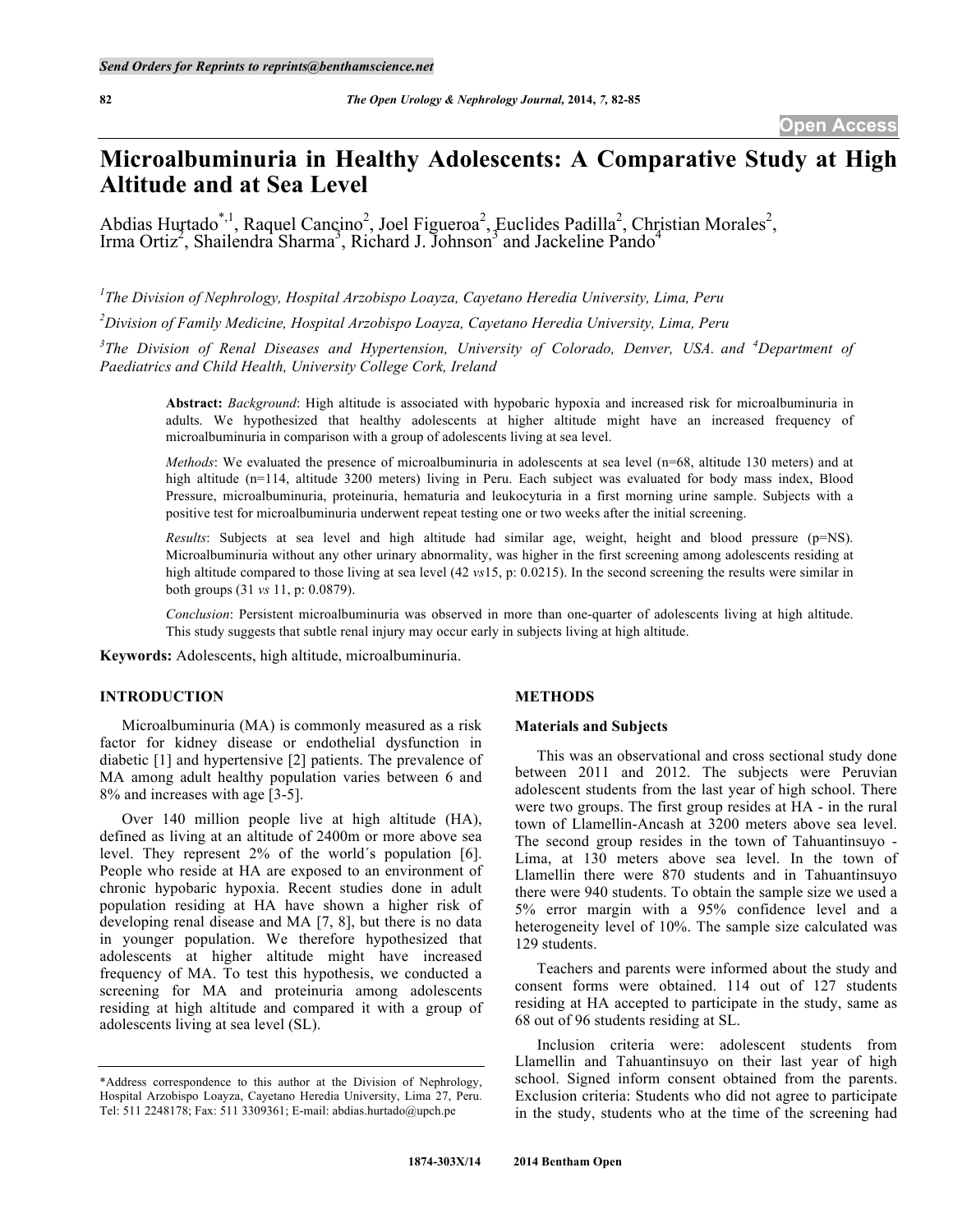and acute infectious illness, students with a previously known illness, students on medications.

The protocol was approved by the Bioethics Committee of the "Hospital Nacional Arzobispo Loayza", Lima, Peru in accordance with the Declaration of Helsinki.

#### **Procedures**

Past medical history and current health status was obtained among the students who volunteered for the study, so as to exclude those with a current illness. In those subjects selected, there were the following procedures done: **Anthropometric measurements:** weight and height were obtained after removing shoes and heavy clothes. BMI was calculated [9]. **Blood Pressure (BP) measure:** subjects were asked to remain seated and at rest for 15 minutes prior to measuring their BP. Three recordings were taken, with a 3 minute interval between each other [10]. OMRON (Japan) calibrated machines were used. **Proteinuria screening:** The subjects were asked to collect their first morning urine sample (to eliminate the possibility of orthostatic proteinuria) after adequate hygiene. We used Meditest, Combi 10<sup>R</sup>, SGL, Macherey-Nagel urinary dipsticks to measure proteinuria, hematuria and leukocyturia. Meditest is a semiquantative method. The minimum sensitivity of the test strip is 10 mg protein/dL urine. The color fields correspond to the following ranges of albumin concentrations: negative,  $1+$ : 30,  $2+$ : 100 and  $3+$ : 500 mg/dL. **MA:** was measured in the same morning urine sample, MA was measured using Micral Test R Roche. A value greater than 20 mg/L was considered as positive.

In those students who presented with a positive result, both tests were repeated one or two weeks after the initial screening [11].

#### **Statistical Analysis**

The quantitative variables are expressed as mean and standard deviation and the qualitative variables are expressed as percentages. We used T students and Chi square to compare continuous and discrete variables respectively. A value of p <0.05 was considered as statistically significant. We used SPSS 16 to analyze the data.

# **RESULTS**

There were 114 adolescents evaluated at HA and 68 at SL. The age range for both groups was 15-18 years. The demographics in both groups were similar and are shown in Table **1**. None of the students were hypertensive or obese.

The results of the urinary screening are shown in Table **2**. Leukocyturia and hematuria were similar in both groups and both parameters were significantly decreased in the second evaluation. Proteinuria was similar in both groups in the first screening (13/114 (11.4%) *vs* 11/68 (16.1%) and decreased in the second screening (5/13 *vs* 6/11).

MA without any other urinary abnormality was higher in the first screening among the adolescents residing at HA compared to those living at SL (42/114 (36.8%) *vs* 15/68 (22%), p: 0.0215). In the second screening, MA decreased and the results were similar in both groups (31/42 *vs* 11/15, p: 0.0879).

**Table 1. Demographical characteristics of the High Altitude and the Sea Level groups.**

| High Altitude Group (n:114) | Sea Level Group (n:68) | p Value |
|-----------------------------|------------------------|---------|
| 63/51                       | 30/38                  | 0.1558  |
| $16.7 \pm 1.3$              | $16.3 \pm 1.0$         | 0.8185  |
| $54.9 \pm 7.2$              | $56.9 \pm 8.7$         | 0.8622  |
| $1.6 \pm 0.1$               | $1.61 \pm 0.07$        | 0.9435  |
| $21.4 \pm 2.4$              | $21.9 \pm 2.58$        | 0.8926  |
| $115.7 \pm 10.7$            | $120.9 \pm 11.4$       | 0.7523  |
| $69.3 \pm 9.3$              | $67.2 \pm 8.3$         | 0.8783  |
|                             |                        |         |

\*Kilograms/meters<sup>2</sup>.

**Table 2. Urinalysis results of the high altitude and the sea level groups.**

|                                        | High Altitude Group 1 <sup>st</sup> Screening (n: 114) | Sea Level Group 1 <sup>st</sup> Screening (n: 68) | p Value |
|----------------------------------------|--------------------------------------------------------|---------------------------------------------------|---------|
| Leukocyturia: $1st$ screening          |                                                        |                                                   | 0.7492  |
| Leukocyturia: $2nd$ screening          |                                                        |                                                   | 0.3736  |
| Hematuria: $1st$ screening             | 15                                                     | 13                                                | 0.2810  |
| Hematuria: $2nd$ screening             |                                                        |                                                   | 0.0887  |
| Proteinuria: 1 <sup>st</sup> screening | 13                                                     |                                                   | 0.4875  |
| Proteinuria: $2nd$ screening           |                                                        |                                                   | 0.3714  |
| Microalbuminuria: $1st$ screening      | 42                                                     | 15                                                | 0.0215  |
| Microalbuminuria: $2nd$ screening      | 31                                                     |                                                   | 0.0879  |

Microalbuminuria was defined as a value greater than 20 mg/L using MicralTestR Roche.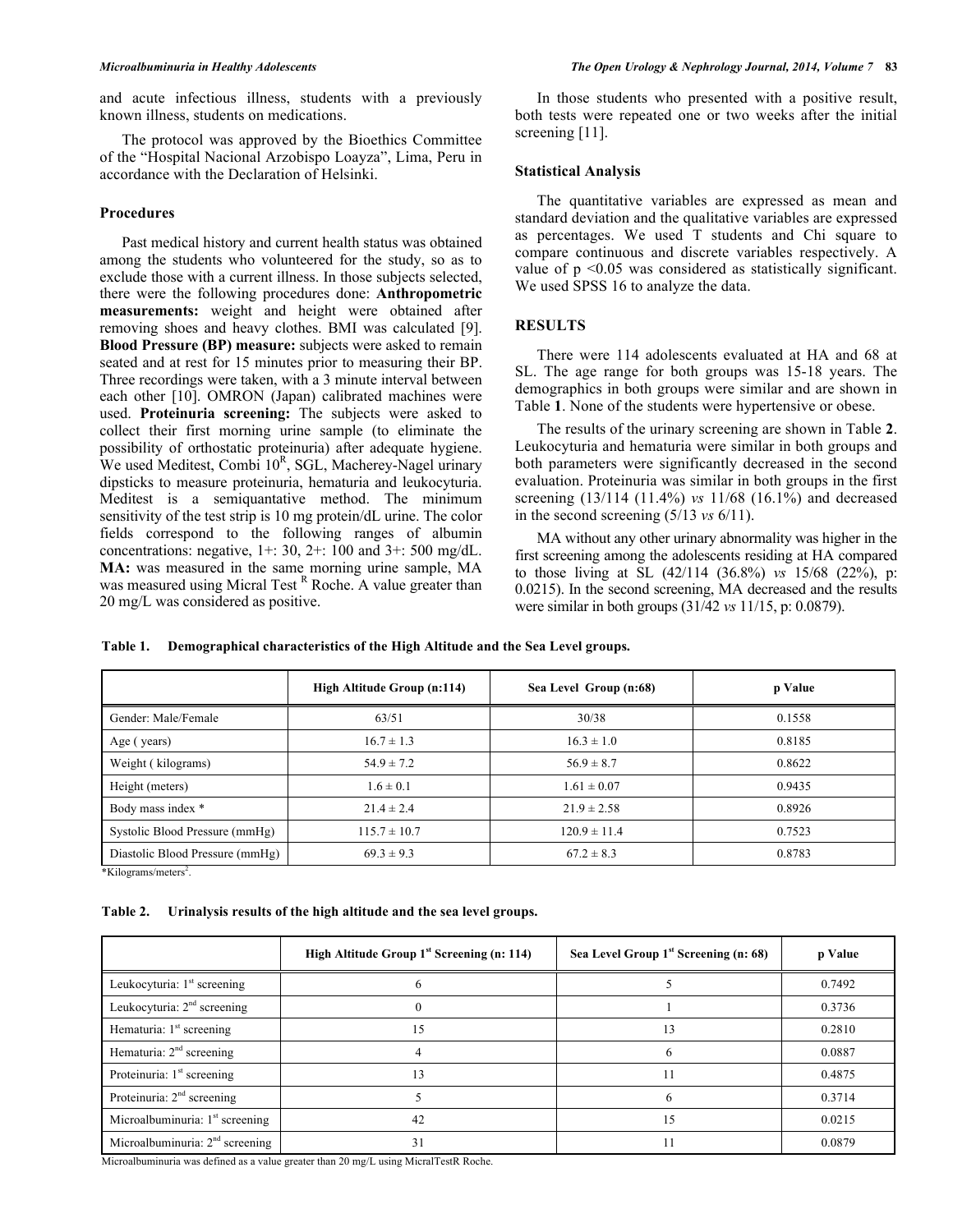#### **DISCUSSION**

There are few epidemiological studies evaluating MA among children and most of them have been done in children with diabetes and obesity [12, 13].

We hypothesized that adolescents living at high altitude would have a higher prevalence of MA. The primary finding was that there was a higher frequency of MA among adolescents living at HA based on a single screening (36.8 *vs*  22 percent). In the second screening, 31/114 patients (27%) still had microalbuminuria in the HA group compared to 11/68 (16%) in the sea level group. While the p value was only 0.08, it is trending towards significance, and may become significant in a larger sample size. The profile of the adolescents with negative MA on the second screening was similar to those who had persistent MA, with no statistical differences among their age, sex, BMI or blood pressure. It is recognized that a second screening evaluation reduces the presence of a positive result for MA up to 75 % in otherwise healthy children [14, 15]. One of the reasons for this is that MA is very variable from day to day and shows important intra-individual variability suggesting the need for multiple assessments [16, 17].

A population - based epidemiological study of CKD in Tibetan population looked at 1189 Tibetans over 18 years of age who were living at altitudes between 3658 and 4200 m, and found an adjusted prevalence of MA of 16% [7].

The presence of persistent MA in the high altitude population is interesting as adults show an increasing frequency of MA and hypertension, a syndrome called High Altitude Renal Syndrome [8]. The etiology of this syndrome may reflect hypoxia associated endothelial dysfunction, oxidative stress, effects from elevated uric acid, or relate to the higher frequency of low birth weight. Unfortunately, we were not able to test for these possibilities with this study. Exposure of rats to hypobaric hypoxia can induce subtle renal injury in the kidney, including microvascular disease, glomerular hypertrophy, and mild tubulointerstitial inflammation [18].

MA around the world in a single screen shown that in the United States a prevalence of 10.7% in boys and 19.1% in girls between 6 and 19 years [19]. Tsioufis in Greece found a prevalence of 5 to 7% in boys and 12 to 15% in girls [20]. A study done among the Pima North American native ethnic population, showed a prevalence of 6% [14]. In Nigeria, a study done among school children found a prevalence of MA of 33%, the prevalence was higher in female adolescent who were obese, hypertensive and diabetics [21]. Transient MA can be seen in children secondary to physical exertion or to febrile illness [22, 23] but these conditions were excluded in our study.

The treatment of MA in adults, includes the treatment of the underlying condition (hypertension, diabetes, obesity) and the use of the renin-angiotensin-aldosterone (RAAS) system blocking agents [24]. A small prospective randomised study among people with altitude polycythemia and proteinuria done in La Paz, Bolivia, showed a significant fall in proteinuria ( $p>0.002$ ) in those who received Enalapril for 2 years [25]. The treatment of children with MA who

have less co-morbidities, opens the possibility of research looking at the natural history of this condition [26].

Limitations of the study include an uneven sample size, with a two-fold higher number of adolescents at HA compared to those at SL. This might influence the results. On the other hand the ideal way to measure MA is by measuring albumin/creatinine ratio, but this was not done in our study due to technical difficulties with preserving samples at HA. Nevertheless, screening for MA using the micraltest is reliable, detects levels as lows as 20 mg/l, and has a sensitivity of 96.7% and a specificity of 71% [27-29].

This study suggests that subtle renal injury may not be uncommon in adolescents in Peru. Disease occurring early may have a role in the development of hypertension or chronic kidney disease as an adult. Given that there are over 140 million people who currently live at high altitude, representing 2% of the world population (6), we recommend further studies evaluating community - based mass screening to help identify individuals at risk for developing CKD.

# **CONFLICT OF INTEREST**

The authors confirm that this article content has no conflict of interest.

# **ACKNOWLEDGEMENTS**

This work was partially supported by a grant from the International Society of Nephrology (ISN) Global Outreach Research & Prevention Committee".

# **REFERENCES**

- [1] Inzucchi SE, Bergenstal RM, Buse JB, *et al*. Management of hyperglycemia in type 2 diabetes: a patient-centered approach: position statement of the American Diabetes Association (ADA) and the European Association for the Study of Diabetes (EASD). Diabetes Care 2012; 35(6): 1364-79.
- [2] Rabi DM, Daskalopoulou SS, Padwal RS, *et al*. The 2011 Canadian Hypertension Education Program recommendations for the management of hypertension: blood pressure measurement, diagnosis, assessment of risk, and therapy. Can J Cardiol 2011; 27(4): 415-33. e1-2.
- [3] Hillege HL, Janssen WM, Bak AA, *et al*. Microalbuminuria is common, also in a nondiabetic, nonhypertensive population, and an independent indicator of cardiovascular risk factors and cardiovascular morbidity. J Intern Med 2001; 249(6): 519-26.
- [4] Garg AX, Clark WF, Salvadori M, *et al*. Microalbuminuria three years after recovery from *Escherichia coli* O157 hemolytic uremic syndrome due to municipal water contamination. Kidney Int 2005; 67(4): 1476-82.
- [5] Atkins RC, Polkinghorne KR, Briganti EM, Shaw JE, Zimmet PZ, Chadban SJ. Prevalence of albuminuria in Australia: the AusDiab Kidney Study. Kidney Int Suppl 2004; (92): S22-4.
- [6] Moore LG. Human genetic adaptation to high altitude. High Alt Med Biol 2001; 2: 257-79.
- [7] Chen W, Liu Q, Wang H, *et al*. Prevalence and risk factors of chronic kidney disease: a population study in the Tibetan population. Nephrol Dial Transplant 2011; 26(5): 1592-9.
- [8] Hurtado Arestegui AH, Fuquay R, Sirota J, *et al*. High altitude renal syndrome (HARS). J Am Soc Nephrol 2011; 22(11): 1963-8.
- [9] CDC Growth charts. National Center for Health Statistics in collaboration with the National Center for Chronic Disease Prevention and Health Promotion; 2000.
- [10] The Fourth report on the diagnosis, evaluation, and treatment of high blood pressure in children and adolescents. National Heart, Lung and Blood Institute. National Institutes of Health; 2004.